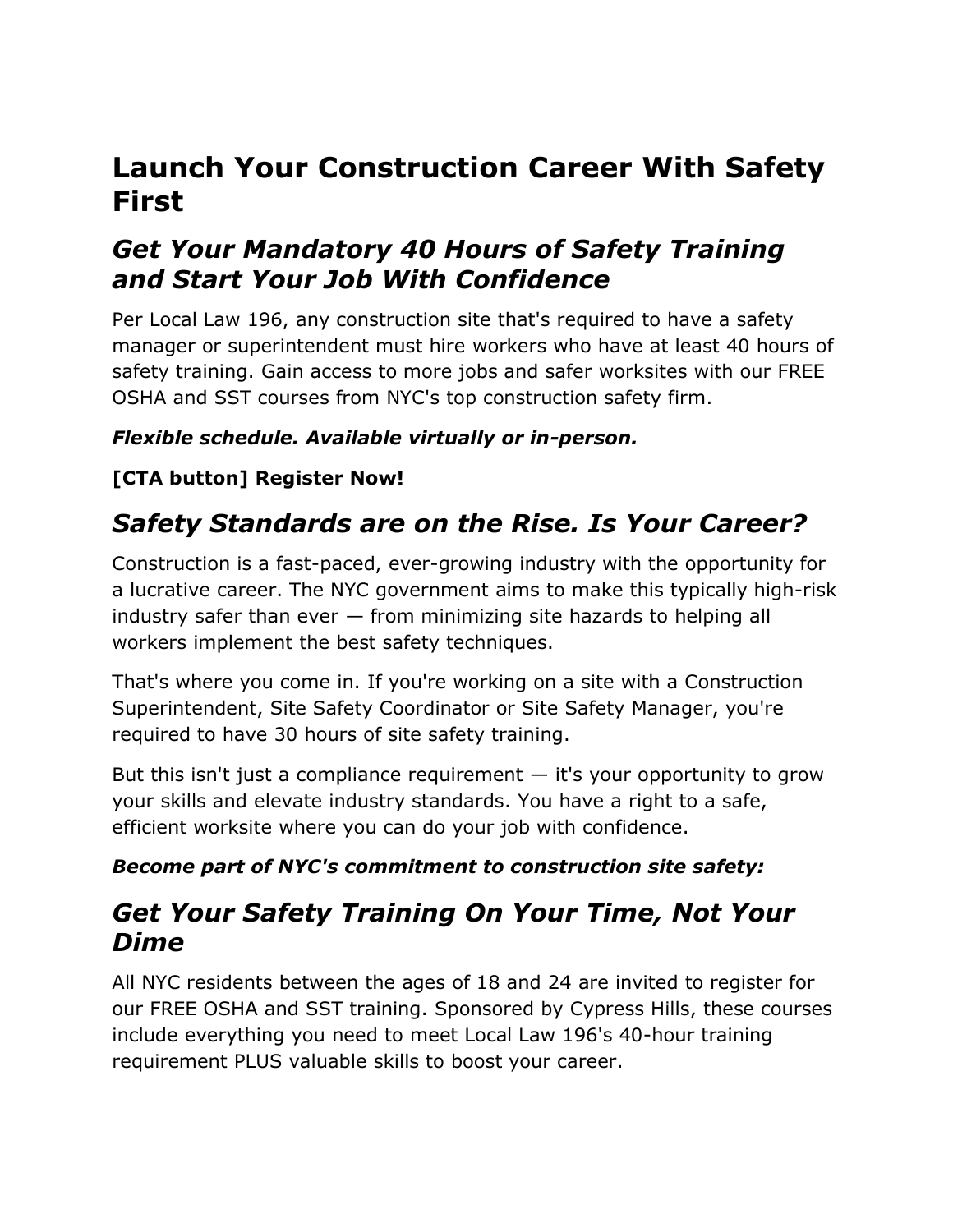Menotti Enterprise includes certified safety trainers with years of construction and engineering experience. Learn from our expertise and get your 40 hours in this FREE program:

#### **30 hours of OSHA training, including:**

- Understanding blueprints and site structure
- Fall prevention
- Confined spaces safety
- Electrical safety
- Fire extinguishment
- PPE and heavy equipment use
- Workers' rights and responsibilities

#### **10 hours of SST, including:**

- Hazard identification and reporting procedures
- Incident response protocols
- Team safety techniques
- Ladder/scaffold safety

Classes are available both online and in-person, in both English and Spanish. Choose from a variety of dates and times to best suit your schedule, so you can develop your career sooner.

And this program is 100% FREE for NYC residents aged 18-24! You can save hundreds of dollars while kick-starting your construction career. Win-win!

### **[CTA button] Register Now!**

# *Why Menotti Enterprise?*

An IACET-certified safety consulting firm with more than 100 years of combined experience, Menotti Enterprise is committed to raising the bar for construction safety. We believe that all construction workers deserve to feel confident and safe on their job sites, fully empowered with the best practices and latest standards. Safety training is the foundation of your career as a